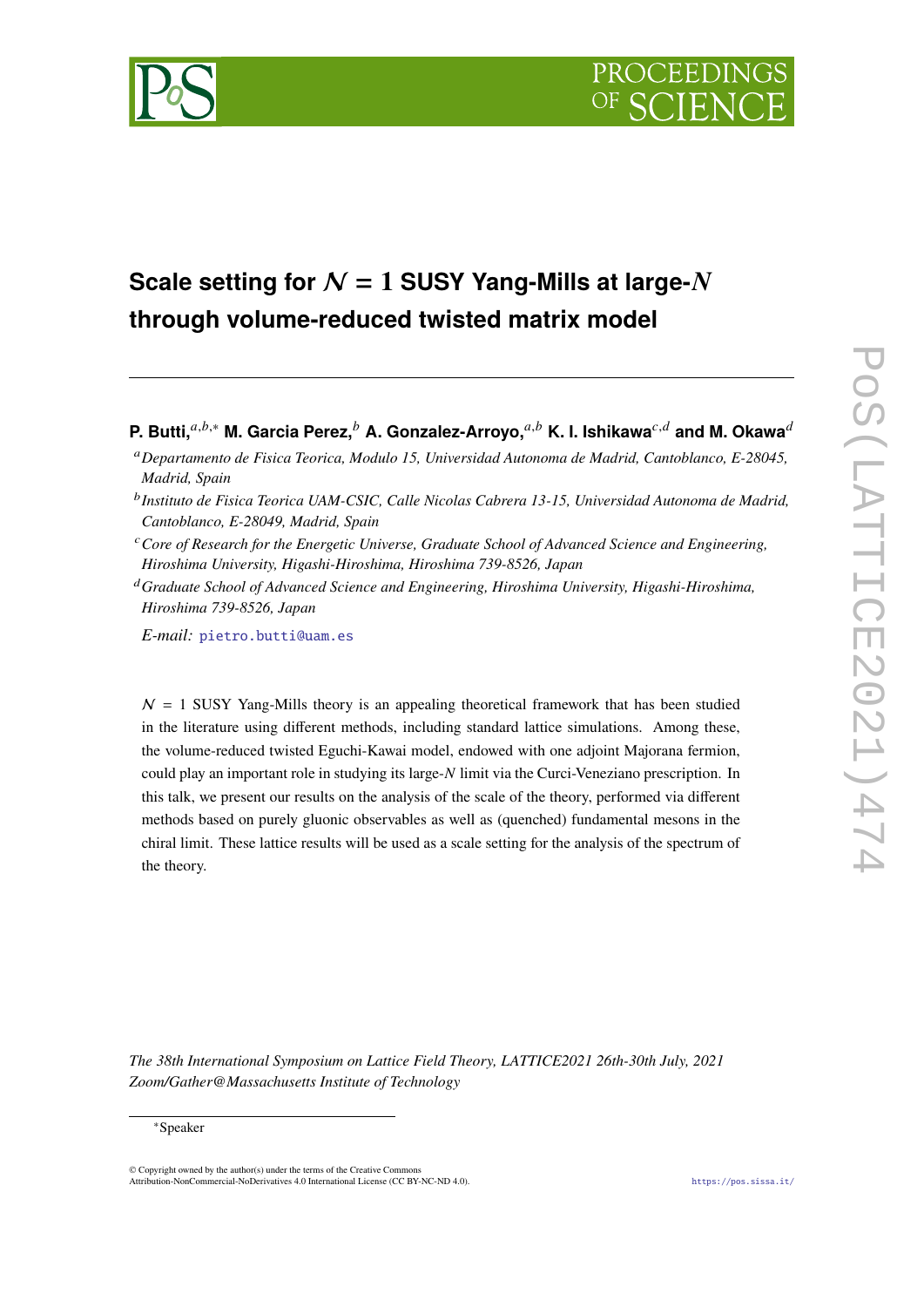# **1. Introduction**

 $N = 1$  SUSY Yang-Mills theory is the simplest supersymmetric extension of the gluonic sector of the Standard Model, whose dynamical degrees of freedom are gluons and gluinos, which are Majorana fermions in the adjoint representation. The most interesting regime of the theory is non-perturbative, and a lot of interesting phenomena are expected to occur: formation of supermultiplets of bound states, confinement and a non-trivial vacuum structure. The  $SU(3)$  version of the theory is interesting for extensions of the Standard Model and has been subject of interest of numerous investigations also on the lattice (see [\[1,](#page-7-0) [2\]](#page-7-1) and references therein). Still, the purpose of this work is to study the large- $N$  limit of this theory. Adjoint fermions like gluinos must be treated dynamically in lattice simulations, resulting in a too heavy computational effort using standard lattice techniques.

Our method consists in exploiting volume reduction at large- $N$ , using twisted space-time reduced models on a 1<sup>4</sup> lattice with  $N = 169, 289, 361$  at three different values of the lattice spacing [\[3\]](#page-7-2). In this framework, the finite- $N$  corrections of the twisted model amount to finite volume corrections of an ordinary  $(L = \sqrt{N})^4$  lattice gauge theory. The resulting action is

$$
S = -bN \sum_{\mu \neq \nu} \text{tr}[z_{\mu\nu} U_{\mu} U_{\nu} U_{\mu}^{\dagger} U_{\mu}^{\dagger}] - \frac{1}{2} \bar{\psi} D_{\nu\nu} \psi \tag{1}
$$

where  $U_{\mu}$  are four  $SU(N)$  link variables, b is the inverse of the lattice 't Hooft coupling  $b = \frac{1}{g^2 N}$  $1/\lambda$ ,  $\psi$  are Grassman spinors transforming in the adjoint representation and  $D_w$  is the Wilson-Dirac matrix for Wilson fermions, while  $z_{\mu\nu} = e^{i\frac{2\pi k}{\sqrt{N}}}$  when  $\mu < \nu$  for k and  $\sqrt{N}$  coprime. Using RHMC algorithm adapted to our case, we were able to generate ensembles of configurations for several values of the 't Hooft coupling and several gluino masses. A more detailed discussion about the methodology was presented at this conference by K. I. Ishikawa and can be found in [\[4\]](#page-8-0), in which the generation of configurations is tackled and some preliminary results about the adjoint-spectrum are presented.

In this work we will perform the scale setting for this theory and explore the supersymmetric limit of vanishing gluino mass. We will use standard Wilson flow techniques adapted to the twisted framework, cross-checking them with other natural scales of the theory.

#### **1.1 Some comments on the SUSY-** $\chi$  **limit**

It is well-known that lattice discretizations explicitly break supersymmetry, as well as a non vanishing gluino mass term in the action. Nevertheless, as shown by Curci and Veneziano [\[5\]](#page-8-1), supersymmetry and chiral symmetry are restored in the continuum limit by the same tuning of the bare gluino mass. Hence, in order to study SUSY on the lattice, one has to extrapolate all results to the limit of vanishing renormalized quark mass  $m_q^{(r)}$ . We briefly remind that in QCD, spontaneous breaking of chiral symmetry by the fermion condensate ensures that the chiral limit can be achieved by tuning  $\pi$ -meson mass to 0, since Gell-Mann-Oakes-Renner relation ensures that  $m_{\pi}^2 \propto m_q^{(r)}$ . Pions are indeed standard (pseudo-)Goldstone boson for this mechanism, therefore can be used to achieve the chiral limit. On the other hand, for  $N = 1$  SUSY Yang-Mills, the corresponding chiral symmetry group is already anomalously broken and only a remnant *discrete* subgroup breaks spontaneously in the vacuum., i.e. no Goldstone bosons are present in the spectrum.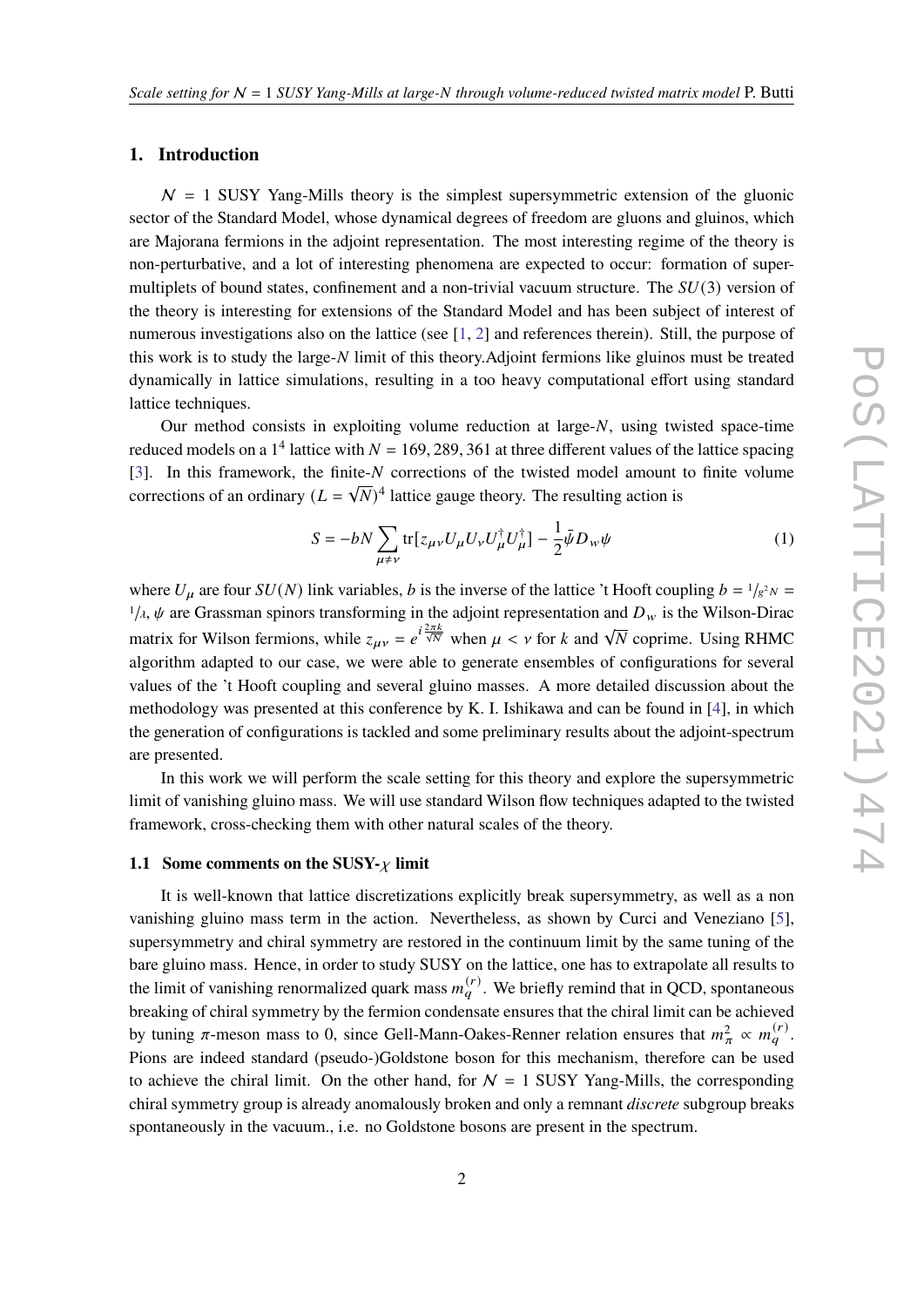Nevertheless, one method to achieve the chiral limit [\[2\]](#page-7-1) employs the mass of the adjoint- $\pi$ , defined as the connected part of the adj- $\eta'$  correlator. Although not being present in the physical spectrum of the theory, the mass  $m_{\text{adj}-\pi}^2$  is expected to vanish with the renormalized gluino mass at the chiral limit<sup>[1](#page-0-0)</sup>. Analogously, one can define a PCAC mass  $am<sub>PCAC</sub>$  with the usual definition involving pseudo-scalar and an axial currents and then tuning it to 0. We will use this last method to approach the chiral limit.

## **2. Scales from twisted Wilson flow**

Using standard methodology, one can consider the evolution of the gauge field configuration driven by the Wilson flow equation  $(\partial_t A_\mu(x;t)) = D_\nu G_{\mu\nu}(x;t)$ . A common observable is the *flowed energy density*  $E(t)$ 

<span id="page-2-0"></span>
$$
\langle E(t) \rangle = \frac{1}{2} \langle \text{Tr} \, G_{\mu\nu}(x, t) G_{\mu\nu}(x, t) \rangle \tag{2}
$$

t being the flow time. In our one-site reduced lattice different equivalent discretized versions of  $(2)$ are possible. We adopt the clover version of the field strength

$$
\hat{E} = -\frac{1}{128} \sum_{\mu,\nu} \text{Tr} \left[ z_{\nu\mu} U_{\nu} U_{\mu} U_{\nu}^{\dagger} U_{\mu}^{\dagger} + z_{\nu\mu} U_{\mu} U_{\nu}^{\dagger} U_{\mu}^{\dagger} U_{\nu} + z_{\nu\mu} U_{\nu}^{\dagger} U_{\mu} U_{\nu} U_{\mu} + z_{\nu\mu} U_{\mu}^{\dagger} U_{\nu} U_{\mu} U_{\mu}^{\dagger} - \text{h.c.} \right]^2
$$
\n(3)

to evaluate on the lattice the dimensionless flowed energy density  $\Phi(T, N) = \frac{1}{N} \langle T^2 \hat{E}(T) \rangle$  where  $T = \frac{t}{a}$  $\frac{t}{a^2}$ . Several reference scales can be found by solving the following implicit equations

$$
\frac{1}{N} \left\langle T^2 \hat{E}(T) \right\rangle \bigg|_{T = T_0(T_1)} = 0.1(0.05) \tag{4}
$$

$$
T\frac{d}{dT}\left(\frac{1}{N}\left\langle T^2\hat{E}(T)\right\rangle\right)\Big|_{T=W_0^2(W_1^2)} = 0.1(0.05)
$$
\n(5)

where  $T_i = t_i/a^2$ ,  $W_i = w_i/a$ . We remind that, due to the extra  $1/N$  factor in front of the flowed energy density,  $T_0$  (as well as  $W_0$ ) corresponds to the usual definition given in standard  $SU(3)$  lattice QCD simulations. On the other hand  $T_1$  and  $W_1$  are chosen with an arbitrary reference scale 0.05.

Finite-N effects are a big source of systematic errors and they have to be taken under control. On the reduced lattice, they are deeply related with finite-size effect on a ordinary lattice. In fact, Wilson flow smears gauge variables on a volume  $(\sqrt{8T})^4$ , which could become comparable with the volume of the (effective) lattice as the flow time is increased. These effects are already present in perturbation theory and have been quantified up to  $O(\lambda^2)$  [\[6\]](#page-8-2). At leading order, finite-N contributions are accounted for by an overall coefficient  $\hat{N}_N(\sqrt{8T_N})$  that can be evaluated analytically. Our idea is to substitute this coefficient with its continuum infinite-volume version  $\hat{\mathcal{N}}_{\infty}(0) = \frac{3}{128\pi^2}$ . In order to do that, we define a new flowed energy density as

$$
\Phi'(T) = \frac{3}{128\pi^2 \hat{N}_N(T)} \Phi(T, N) \tag{6}
$$

<sup>1</sup>This is suggested by arguments based on partially-quenched chiral perturbation theory and OZI-approximation considerations.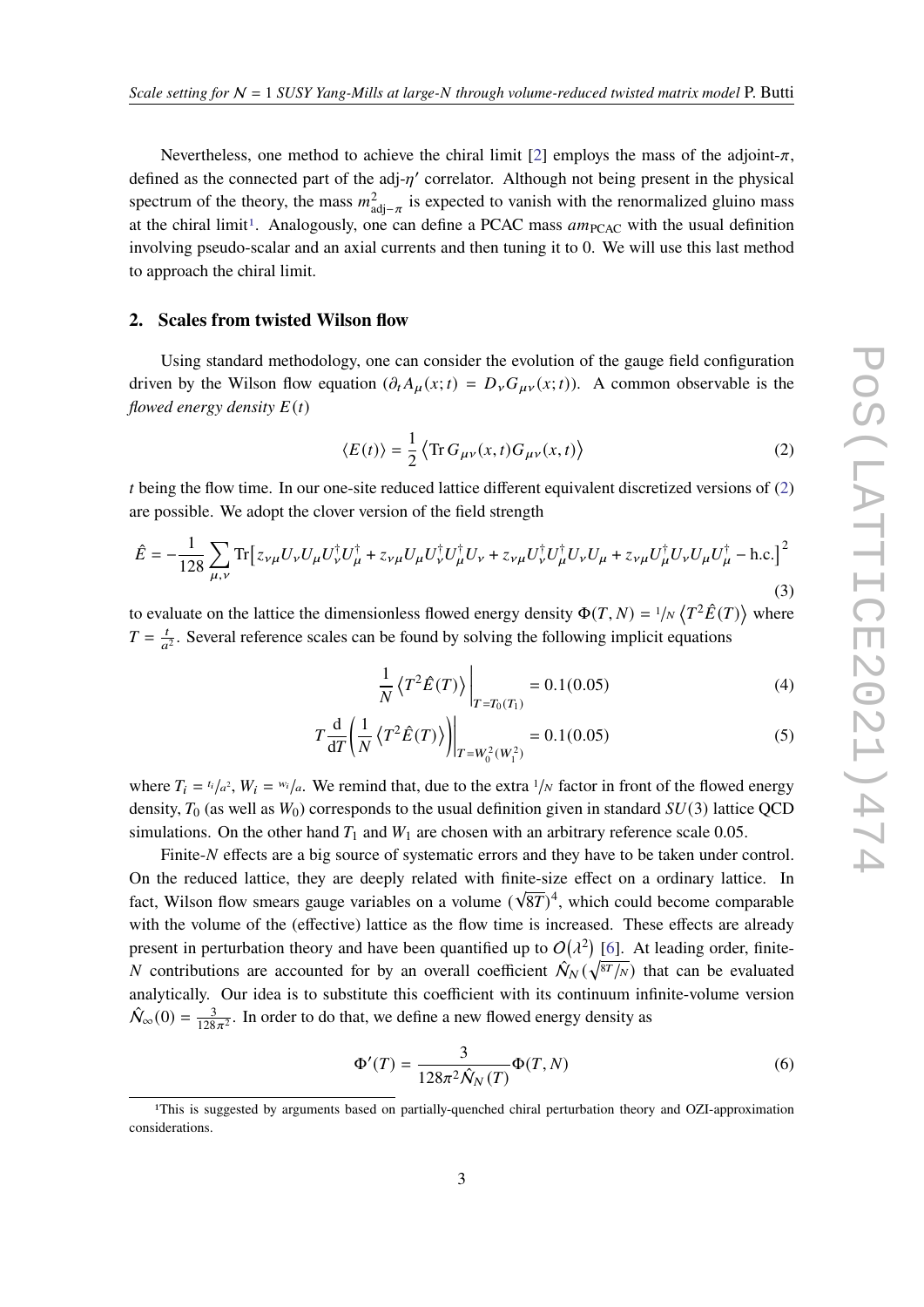<span id="page-3-0"></span>

**Figure 1:** Examples of the flowed energy density after norm correction as a function of  $\frac{t}{a^2}$ . The blue horizontal lines represent the values 0.05 and 0.1 at which the curves are cut to extract  $T_0$  and  $T_1$ . The vertical red band represents the biggest fitting region for the  $N = 361$  curve, whose upper limit is 2.82. Smaller values of  $N$  has smaller upper limits. As can be seen, within corresponding fitting region, the corrected curves are independent on the number of colors.

where an exact analytical expression for  $\hat{N}_N(\sqrt{8T}/\sqrt{N})$  can be found in [\[6\]](#page-8-2). This overall factor should remove both finite- $N$  contributions and lattice artifact effects to the flowed energy density calculated at tree-level in perturbation theory. Once corrected we fit each curve to a parabola in the flow-time range  $[1.5, \frac{N}{128}]^2$  $[1.5, \frac{N}{128}]^2$  $[1.5, \frac{N}{128}]^2$ 

This method results to be very effective inside a properly defined fitting window, as can be seen from Fig. [1.](#page-3-0) For this choice of parameters  $t_1/a^2$  falls inside the fitting region, while  $t_0/a^2$  can only be obtained through an extrapolation. In these cases, nicely exemplified by the plot, the corrected flows at different values of  $N$  collapse to a unique curve, as the dependence on  $N$  has been removed. On the other hand, outside the fitting region for large flow-times, a remnant N-dependence manifests. As a matter of fact, when approaching the critical region of the bare mass parameter ( $\kappa_c \gtrsim \kappa_a$ ), the extraction of the masses results to be more complicated.

However, among the four different scales we calculated, it turns out that  $\sqrt{8t_1}$  is far less affected by finite- $N$  effect and has the smallest uncertainties. Furthermore, we observed that the dimensionless ratios  $R = \sqrt{8t_0}/\sqrt{8t_1}$ ,  $R_0 = w_0/\sqrt{8t_1}$  and  $R = w_1/\sqrt{8t_1}$  are constant in a region where  $1/\sqrt{8T_1}$  < 0.3 and  $\sqrt{N}/\sqrt{8T_1}$  > 3.5, as one would expect from scaling. For this reason, we fix those ratios to the average value they assume in this region and use them to convert our results to the other units.

<sup>&</sup>lt;sup>2</sup>The lower bounds is to get rid of lattice artifacts, while the upper corresponds to  $\sqrt{8T} < \sqrt{N}/4$ , where the smearing radius is reasonably smaller than the total volume of the effective lattice.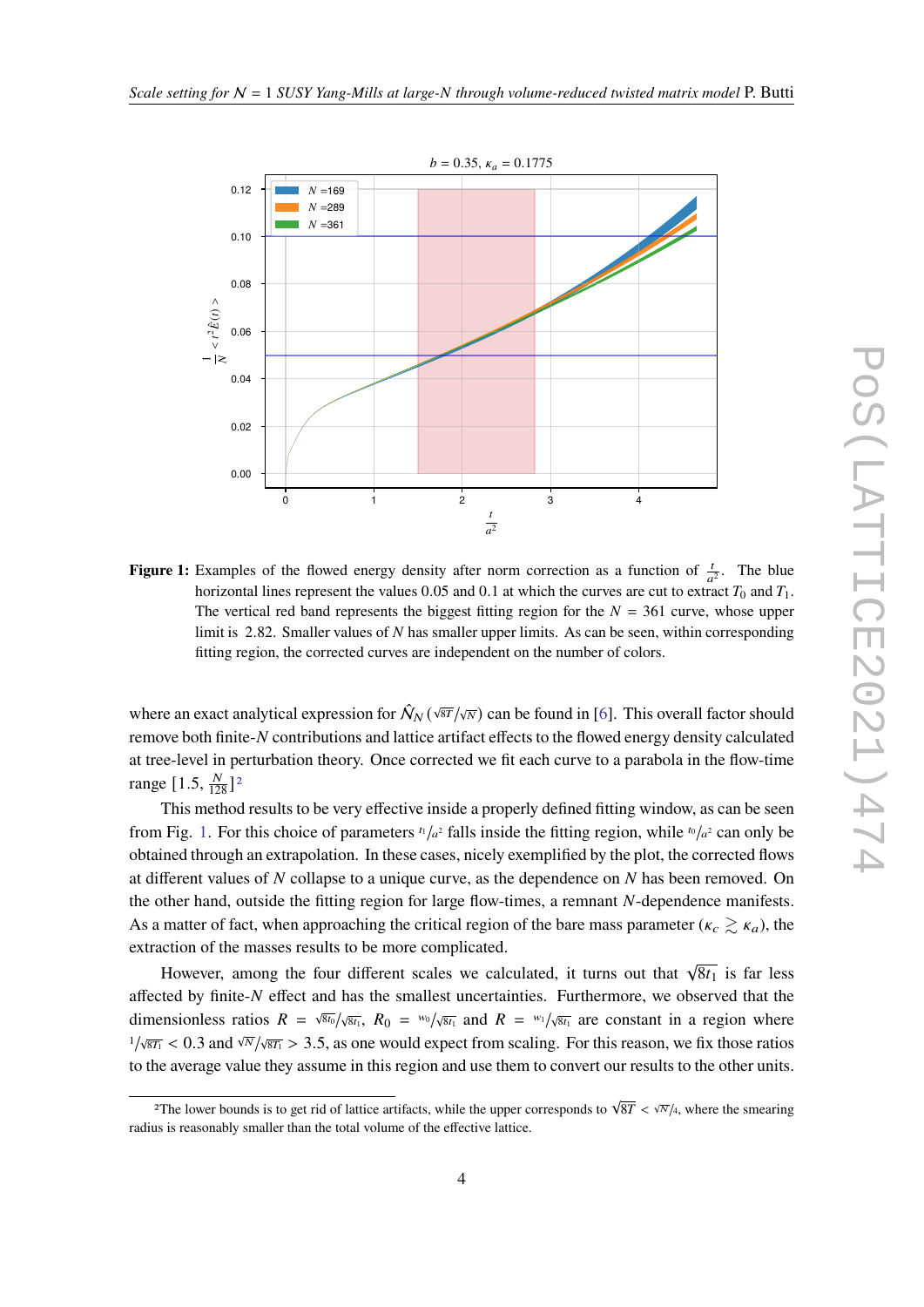<span id="page-4-0"></span>



**Figure 2:** Lattice spacing as a function of  $m_{\text{PCAC}}$  in units of  $\sqrt{8t_1}$ . Each color represents a different gauge coupling *b*, for both the points and the fitted curves. The extrapolated values lying on the grey axes correspond to the chiral limit where  $\kappa_a = \kappa_c$ . On the grey line, we also report the extrapolated correspond to the enharmont where  $\kappa_a = \kappa_c$ . On the greg<br>chiral value of  $\sqrt{8t_1} = w_0/\kappa_0$ , where  $w_0$  were taken from [\[2\]](#page-7-1).

For example:

$$
\sqrt{8T_0(b,\kappa_a)} = R\sqrt{8T_1(b,\kappa_a)}\tag{7}
$$

(analogous relations hold for  $W_i$ ). The values of these ratios are  $R = 1.602(20)$ ,  $R_0 = w_0/\sqrt{8t_1}$  $0.567(12), R_1 = \frac{w_1}{\sqrt{8t_1}} = 0.4511(75).$ 

#### **2.1 Results and some comments**

In Fig. [2](#page-4-0) we plot the lattice spacing in units of  $\sqrt{8t_1}$  as a function of the  $m_{\text{PCAC}}$  mass in the same units. As shown in the picture, we fitted for each value of  $b$  our points to a straight line and extrapolated the value of the lattice spacing in units of  $\sqrt{8t_1}$  to the chiral limit  $m_{\text{PCAC}} \rightarrow 0$ . Remarkably, we notice that a linear extrapolation is good enough, as signalled by low  $\chi^2$  and no higher order polynomial are needed. We report in Tab. [1](#page-5-0) our preliminary values of the lattice spacing in units of  $\sqrt{8t_1}$  extrapolated to the chiral limit.

Having computed the scale from our data, it is interesting to compare it with the theoretical expectations. The dependence of the scale on the coupling is dictated by the  $\beta$ -function. This can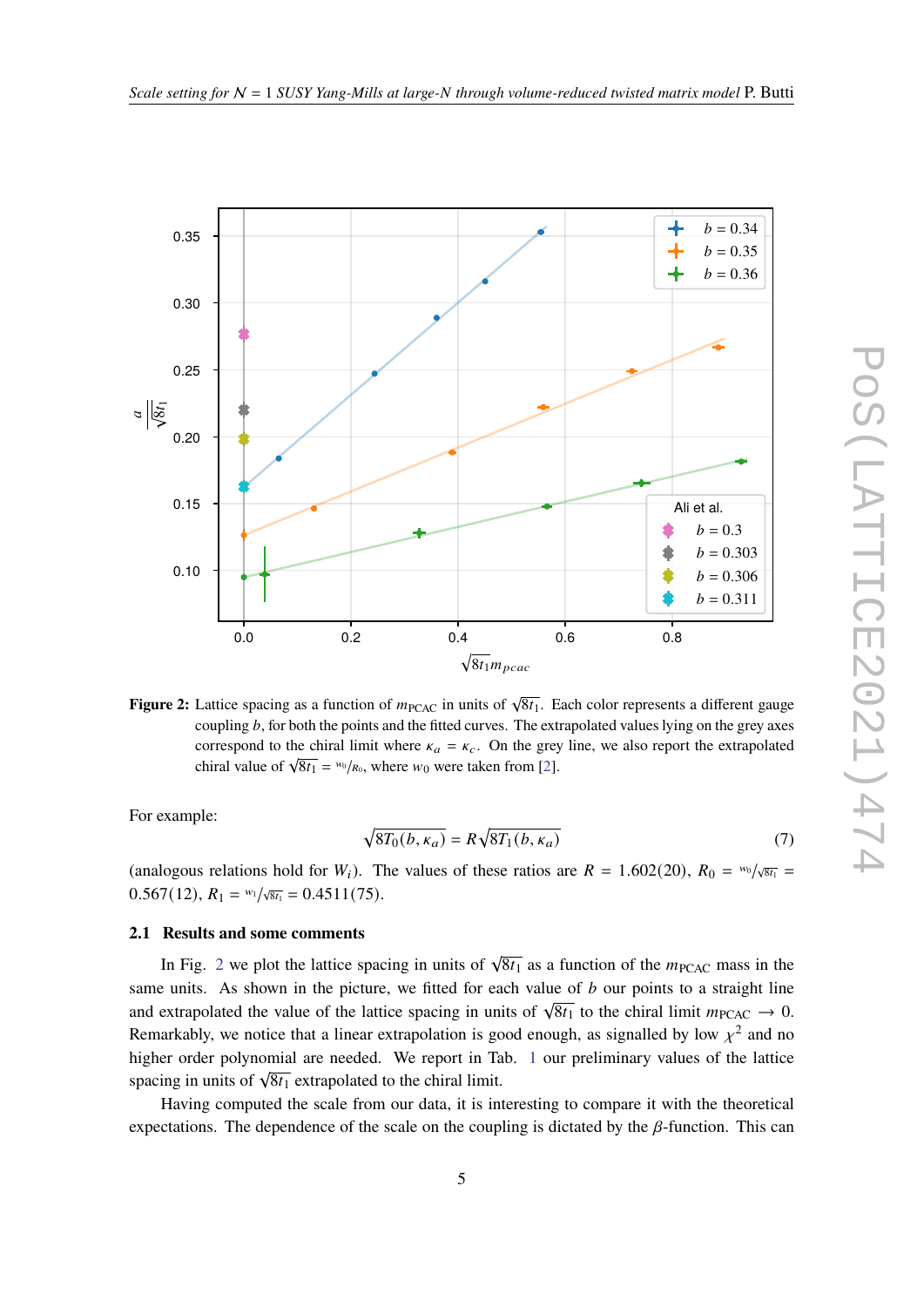| h    | SUSY $\frac{a}{\sqrt{8t_1}}$ | $\frac{a}{a}$<br>$w_0$ |
|------|------------------------------|------------------------|
| 0.34 | 0.1634(23)                   | 0.2882(40)             |
| 0.35 | 0.1283(65)                   | 0.226(11)              |
| 0.36 | 0.0972(44)                   | 0.1714(77)             |

<span id="page-5-0"></span>**Table 1:** Preliminary values of the lattice spacings for different gauge couplings b extrapolated to the chiral limit, where SUSY is expected to be restored. Errors are given qualitatively by assigning to the extrapolated value the biggest uncertainty among the fitting points. For the sake of completeness, in the third column we report the lattice spacing in  $w_0$  units, dividing the second column values by  $R_0$ .

be computed in perturbation theory to two loops and the result for  $SU(N)$  gauge theory with  $N_f$ flavours of adjoint Dirac quarks is:

$$
a\frac{d\lambda(a)}{da} = -\beta(\lambda) = b_0\lambda^2 + b_1\lambda^3 + O(\lambda^4) \quad \text{with } b_0 = -\frac{4N_f - 11}{24\pi^2} \text{ and } b_1 = -\frac{16N_f - 17}{192\pi^4} \quad (8)
$$

In our case we have one Majorana fermion corresponding to  $N_f = 1/2$ . After integrating the equation we get a prediction for the dependence of the logarithm of the scale on the coupling, up to an additive constant giving the corresponding lambda parameter Λ. However, it is well-known that, on the lattice, perturbative scaling works better using an improved lattice coupling constant  $\lambda_I = 1/b_I(b)$ . Many options have been put forward and tested in the literature. For definiteness we will stick to the one proposed by Allton-Teper-Trivini [\[7\]](#page-8-3):  $b_I = bP(b)$ , where  $P(b)$  is the average value of the plaquette (other choices have been tested and give similar results). With this choice our scale results match nicely with the predicted behaviour with a fitted Lambda parameter (The square root of the chi-square per degree of freedom being 0.68). Alternatively, we can fit the two loop formula but leaving also the first coefficient of the beta function as a free parameter. Our best fit gives  $b_0 = 0.0408(33)$  which is perfectly compatible with the exact result  $b_0 = 3/s_{\pi^2} = 0.0380$ .

# **3. Scales from fundamental quenched mesons**

Although adjoint-quarks have to be treated dynamically, we recall that at large- $N$  fundamental quark loops are naturally suppressed and the quenched approximation is exact. These fundamental quarks ( $\kappa_{fund}$ ) form bound states, e.g.  $\pi$  or  $\rho$ -like states, and do not influence the dynamics. The mass of these mesons depends on an additional scale, i.e. the fundamental quarks mass, but as we take the fundamental chiral limit i.e.  $\kappa_{\text{fund}} \rightarrow \kappa_{\text{fund}}^{(c)}$  the resulting  $\rho$ -meson mass can be considered a natural scale which can be compared with  $\sqrt{8t_1}$ .

#### **3.1 Spectroscopy of fundamental light-meson sector**

We refer to [\[8\]](#page-8-4) (in particular sections 3.2 and 3.3) and references therein for details of the procedure we followed. We calculated correlators for several fundamental quark masses and for different  $(b, \kappa_a)$  following the strategy in the reference quoted, and creating several operators with the desired quantum numbers by applying different level of combined APE+Wuppertal smearing, then we solved the related GEVP problem to disentangle the signal of the fundamental state.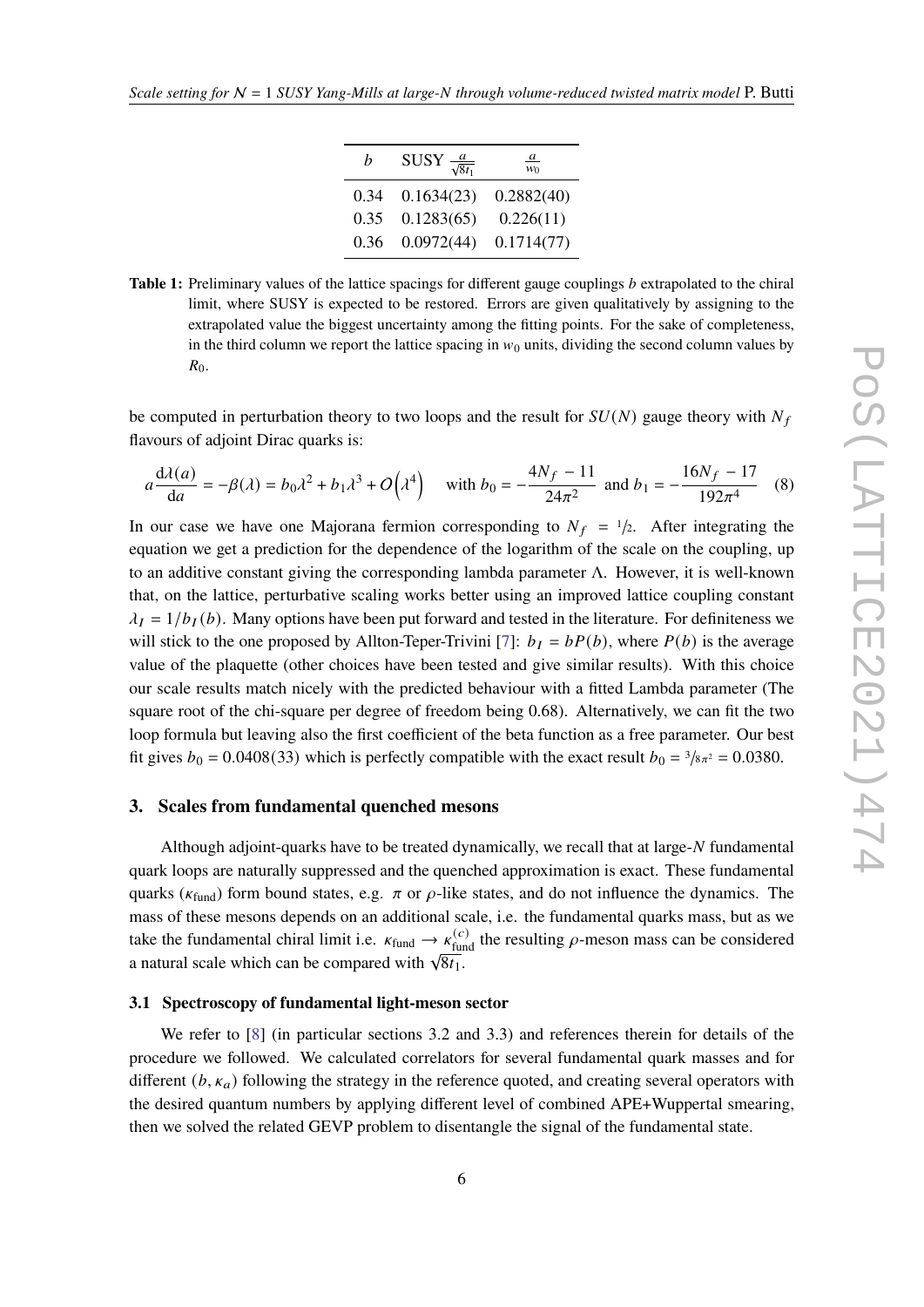<span id="page-6-0"></span>

**Figure 3:** Extrapolation of the  $\rho$ -meson masses to the chiral limit  $am_{\text{pcac}} \rightarrow 0$  for  $b = 0.35$ . Errors on the extrapolated value are calculated with standard jackknife procedure.

This procedure allowed us to extract masses  $am_{\pi}$ ,  $am_{\rho}$  and  $am_{\text{pca}}^{\text{fund}}$  from the hyperbolic cosine fall-offs of the resulting correlator. As shown in Fig. [3,](#page-6-0) chiral  $\rho$ -meson masses  $am_{\rho}^{\gamma}$  are extracted tuning  $am_{\text{pca}}^{\text{fund}} \rightarrow 0$ . The errors on the extrapolated values have been calculated using a standard jackknife procedure, and result to be of almost 10%, which is not as precise as what we obtained for the Wilson flow related scales. Nevertheless our main goal here is to check the consistency of our method with several scales coming from different frameworks. This is achieved in Fig. [4,](#page-7-3) where we plotted the dimensionless quantity  $m_{\rho}^{\chi}$  $\sqrt{8t_1}$  for some of the cases we analyzed. As expected, the behavior is constant within the errors.

#### **4. Conclusions**

We have performed the scale setting for  $N = 1$  SUSY Yang-Mills at large- $N$  with Wilson flow methods. We were able to reduce the systematic errors related with finite-N effects. The main results are summarized by Fig. [2,](#page-4-0) in which we perform an extrapolation of the scale to the chiral limit. We showed that in the chiral limit, our results are in agreement with the prediction coming from the  $\beta$ -function of a  $SU(N)$  Yang-Mills theory coupled with one Majorana fermion in the adjoint representation.

As shown in Fig. [3,](#page-6-0) we also extracted the masses from the light-sector of the fundamental meson spectrum, and we verified that  $\rho$ -meson masses in the chiral limit are observables that can be used to set the scale of the theory. At this stage, the associated uncertainties do not allow one to use these extrapolated chiral masses as precision scales, nevertheless this is a nice crosscheck of the Wilson flow-related scales.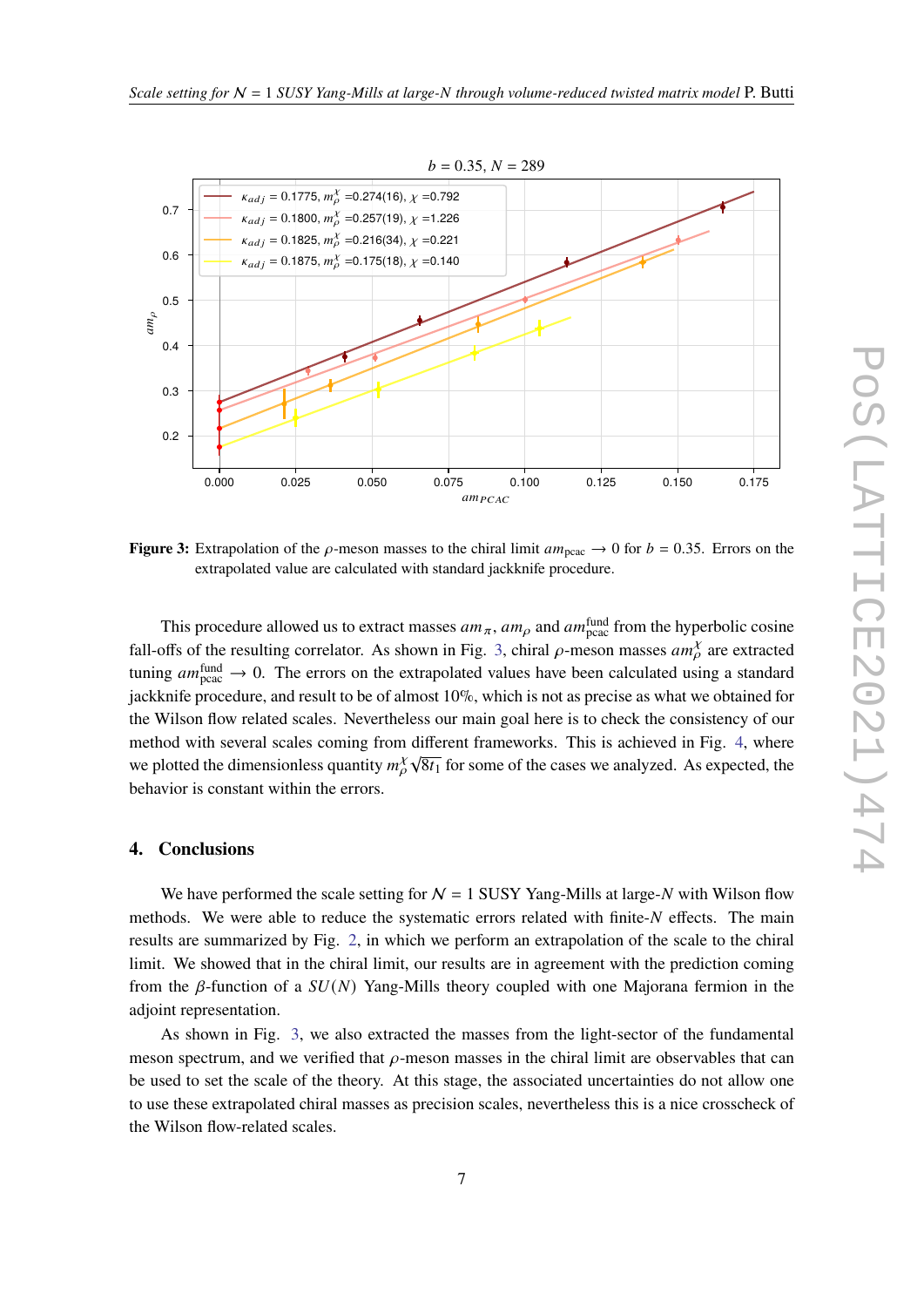<span id="page-7-3"></span>

**Figure 4:** Dimensionless product  $m^{\chi}_{\rho} \sqrt{8t_1}$  for different value of *b* and for the adjoint meson mass. The red line is the average of the plotted points.

## **Acknowledgments**

P.B. M.G.P and A.G.A. acknowledge financial support from the MINECO/FEDER grant PGC2018-094857-B-I00 and the MINECO Centro de Excelencia Severo Ochoa Program SEV-2016-0597. This publication is supported by the European Project H2020-MSCAITN-2018-813942 (EuroPLEx) and the EU Horizon 2020 research and innovation programme STRONG-2020 project, under grant agreement No. 824093.

M. O. is supported by JSPS KAKENHI Grant Numbers 21K03576 and 17K05417. K.I. I. is supported by MEXT as "Program for Promoting Researches on the Supercomputer Fugaku" (Simulation for basic science: from fundamental laws of particles to creation of nuclei, JPMXP1020200105) and JICFuS.

The calculation have been done on Hydra cluster at IFT in Madrid and on the "Centro de Supercomputación de Galicia (CESGA)". This work is based also on calculations performed on SX-ACE (Osaka U.) and Oakbridge-CX (U. of Tokyo) through the HPCI System Research Project (Project ID: hp210027, hp200027, hp190004).

## **References**

- <span id="page-7-0"></span>[1] D. Schaich, "*Progress and prospects of lattice supersymmetry*", **PoS Lattice2018** (2019) 005
- <span id="page-7-1"></span>[2] S. Ali, G. Bergner, H. Gerber, I. Montvay, G. Münster, S. Piemonte, P. Scior, "*Numerical results for the lightest bound states in*  $N = 1$  *supersymmetric SU(3) Yang-Mills theory*", Phys. Rev. Lett. **112** 22 (2019) [arXiv: hep-lat/1902.11127]
- <span id="page-7-2"></span>[3] A. González-Arroyo, M. Okawa, "*Twisted space-time reduced model of large N QCD with two adjoint Wilson fermions*", Phys. Rev. D **88** (2013), [arXiv: hep-lat/1305.6253]